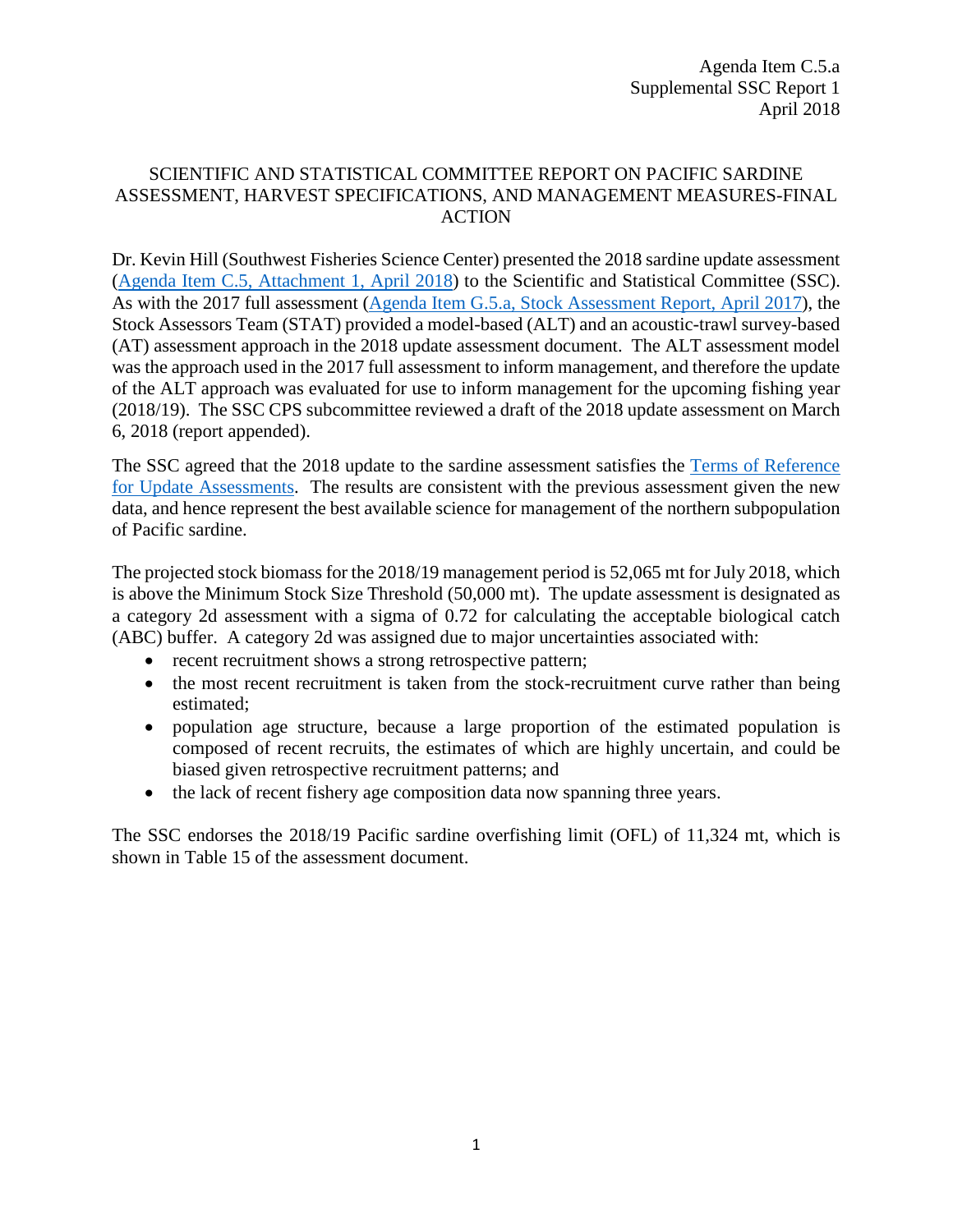## **SSC CPS Subcommittee Report to the SSC on the 2018 Assessment of the Northern Subpopulation of Pacific Sardine**

## **General**

Drs. Kevin Hill (SWFSC), Paul Crone (SWFSC), and Juan Zwolinski (UCSC) presented the 2018 sardine update assessment to the SSC CPS subcommittee on March  $6<sup>th</sup>$ , 2018. As with the 2017 full assessment [\(Agenda Item G.5.a, Stock Assessment Report, April 2017\)](http://www.pcouncil.org/wp-content/uploads/2017/03/G5a_Stock_Assessment_Rpt_Full_ElectricOnly_Apr2017BB.pdf), the STAT provided a model-based (ALT) and an acoustic-trawl survey-based (AT) assessment approach in the 2018 update assessment document. The ALT assessment model was the approach used in the 2017 full assessment to inform management, and therefore the update of the ALT approach was evaluated for use to inform management for the upcoming fishing year (2018-19). The SSC CPS subcommittee expresses appreciation to the STAT for a complete and well documented update assessment.

New data included in the 2018 update proposed by the STAT include: 1) landings data for 2016, with preliminary landings data for model year 2017 (which includes catch data for the first half of 2018); and 2) a new ATM biomass index and associated age composition from the summer 2017 survey. There was no spring survey (or associated spring abundance estimate) for sardine during 2017. The methodology used to calculate acoustic-trawl survey biomass in 2017 was the same as in the 2017 full assessment. There were no fishery age-composition data for 2017 in the update assessment because no directed fishery took place. Changes to model structure were within the Terms of Reference for update assessments, and included estimating one additional recruitment deviation and updating the recruitment bias ramp, both as a direct result of the additional year of data. The habitat model was also re-run to partition total 2017 landings to the northern subpopulation.

Total catch has generally been low in recent years, with the exception of an increase in catch (~8,000 mt) from the Ensenada portion of the MexCal fleet during early 2017. The summer 2017 ATM survey produced a biomass index of 36,644 mt ( $CV = 0.30$ ,  $ln(SE) = 0.29$ ). Projected stock biomass for the 2018/19 management period is 52,065 mt for July 2018.

### **Recruitment**

Retrospective patterns in estimated annual recruitment deviations continue to be apparent in the 2018 update assessment, as observed in previous sardine assessments, with recruitment proving to have been overestimated based on subsequent information. The estimate of the 2016 recruitment from the update assessment is nearly one-third the size of that estimated in the 2017 full assessment, transitioning from an above average to a below average estimate of recruitment. The 2017 recruitment estimate is currently estimated to be twice that for 2016. The estimate of 2017 stock biomass decreased by half, from 86,586 mt last year to 43,483 mt this year, primarily driven by the updated estimate of 2016 recruitment, which is a consequence of the summer 2017 acoustictrawl survey biomass estimate. During the forecast period (2018-19), recruitment was taken from the stock-recruitment relationship.

### **Conclusion**

The SSC CPS subcommittee agreed that the 2018 update to the 2017 sardine assessment satisfies the Terms of Reference for Update Assessments. The results are consistent with the previous